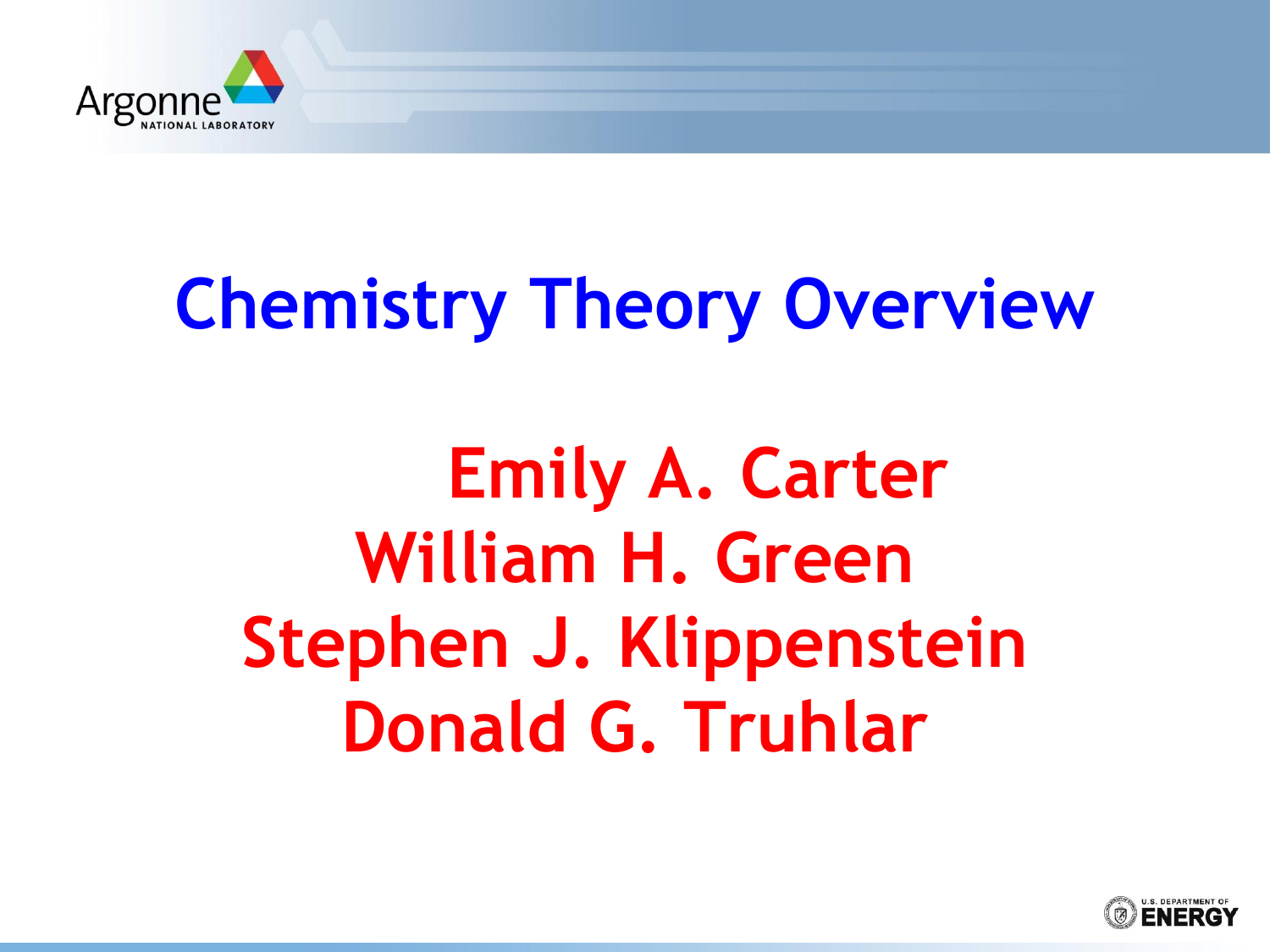**Overview**

Method Development Large Molecules

Applications Alcohols Biodiesel Foundational Chemistry

**Accuracies** 

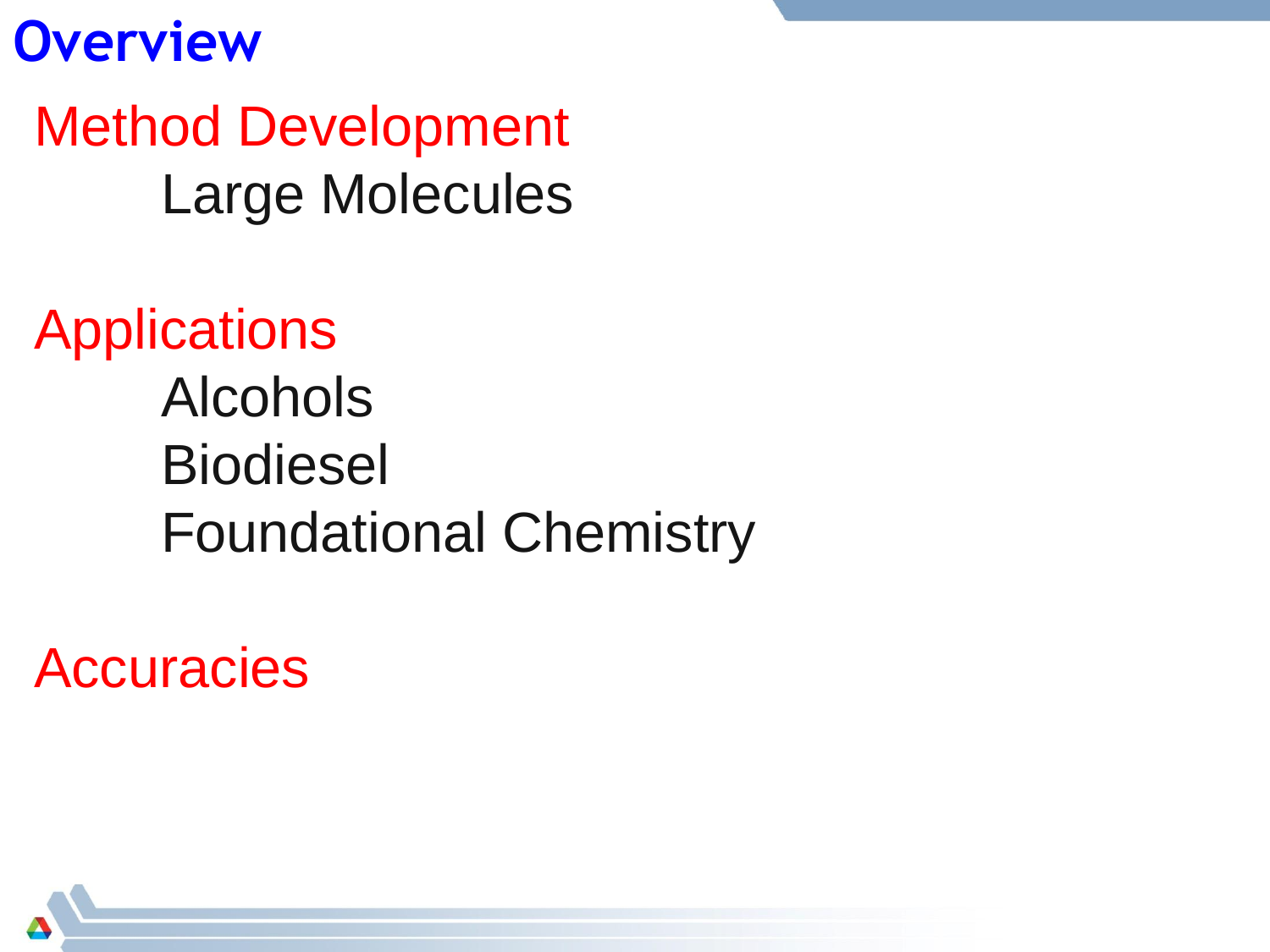**Method Development**

Three Complexities for Large Molecules Accurate Energies Size-Extensive Reduced Scaling MRSDCI Accurate Partition Functions Multi-Structural Torsional Treatment Arbitrary Molecules Reaction Mechanism Generator

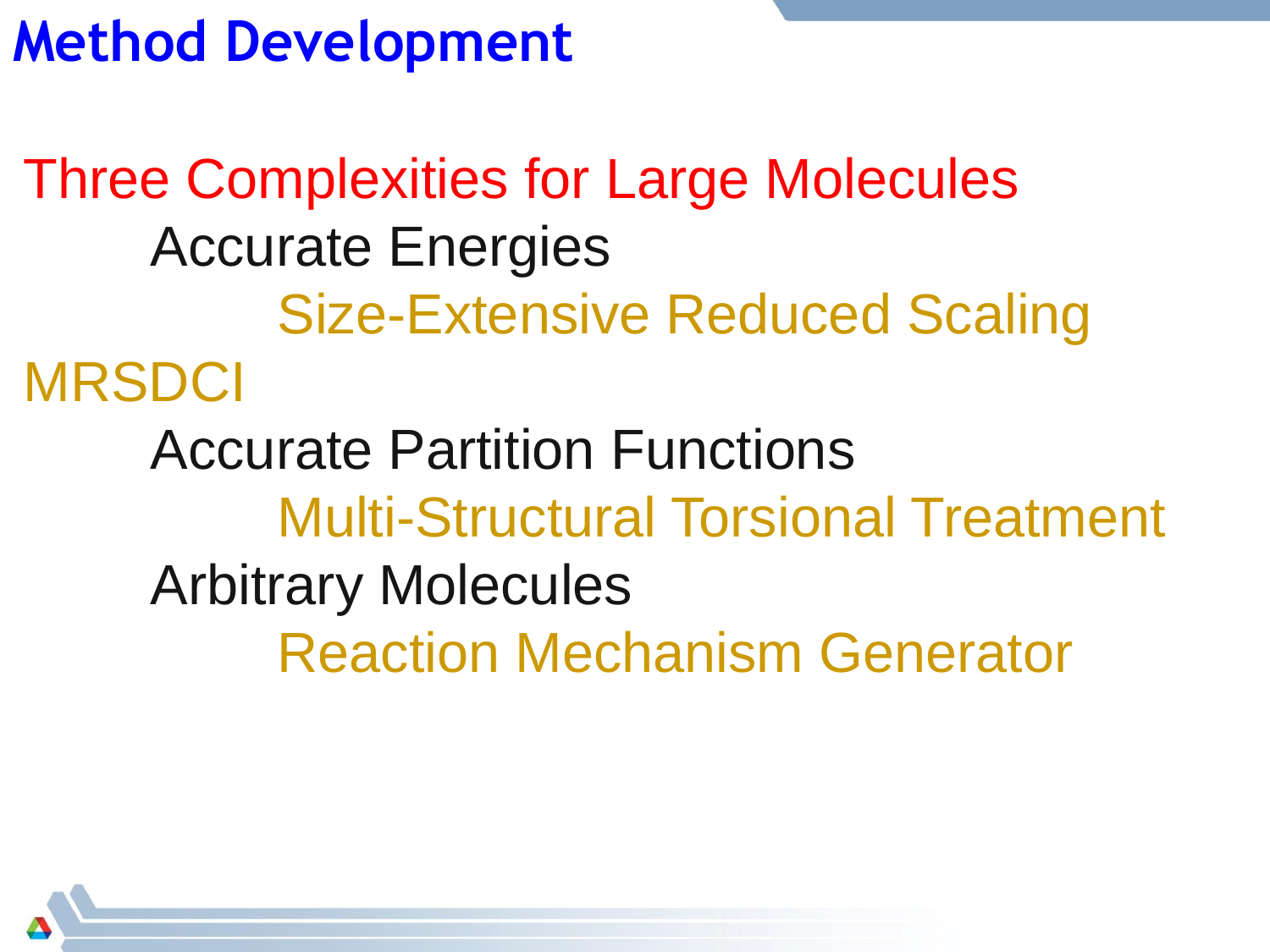#### **Alcohols**

- $CH<sub>3</sub>OH + HO<sub>2</sub>$ , CH<sub>3</sub>
- $HO<sub>2</sub> + 1$ -butanol
- $C_4H_9O$  Decomposition
- $C_4H_9O + O_2$
- iso-butanol Decomposition

RMG mechanisms for all butanols

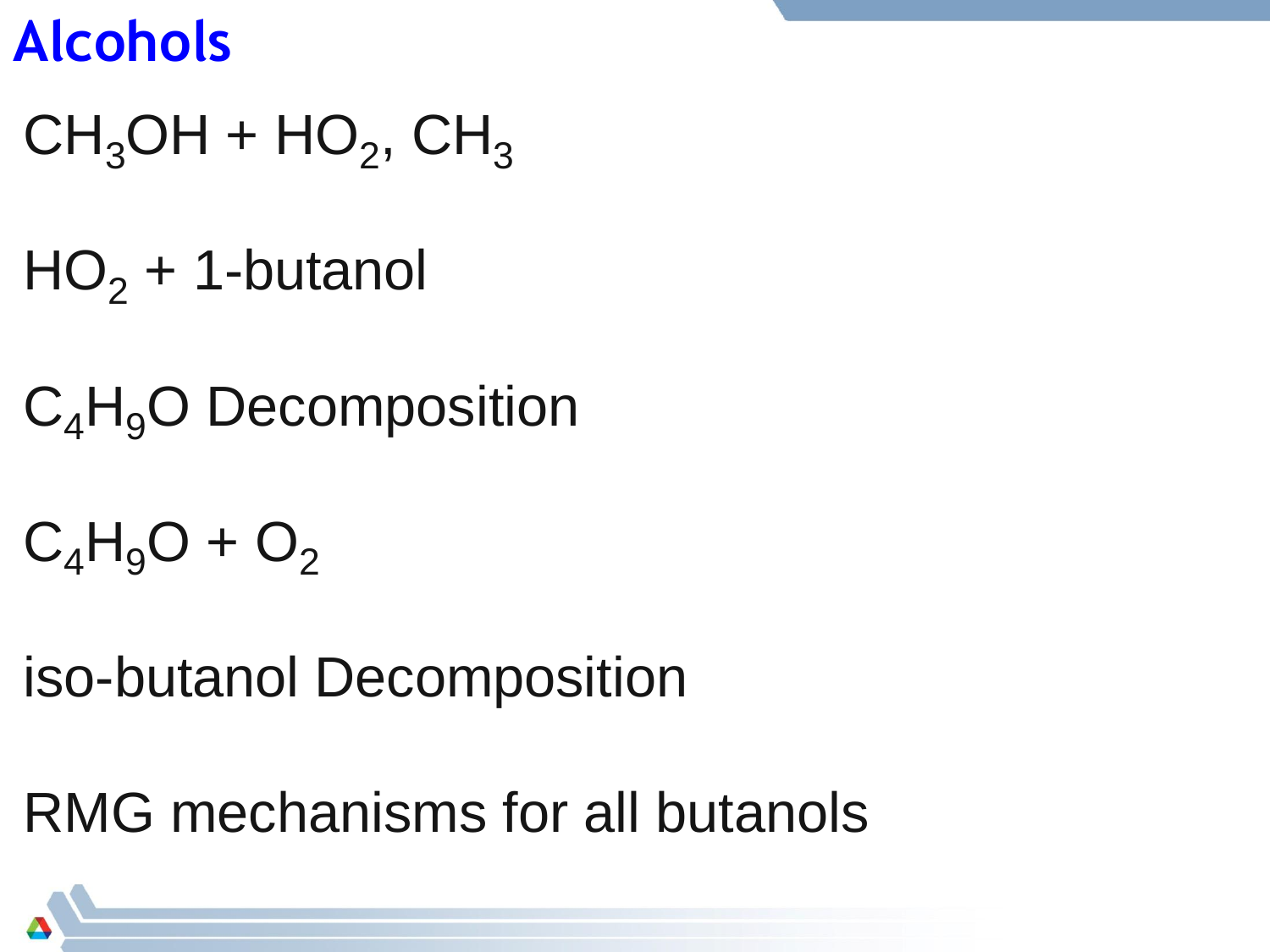**Esters**

#### **Thermochemistry**

#### Methyl Formate for Validation

## Abstractions by H, CH $_3$ , O, OH, HO $_2$

Beta Scission

Calculations in progress for larger Esters

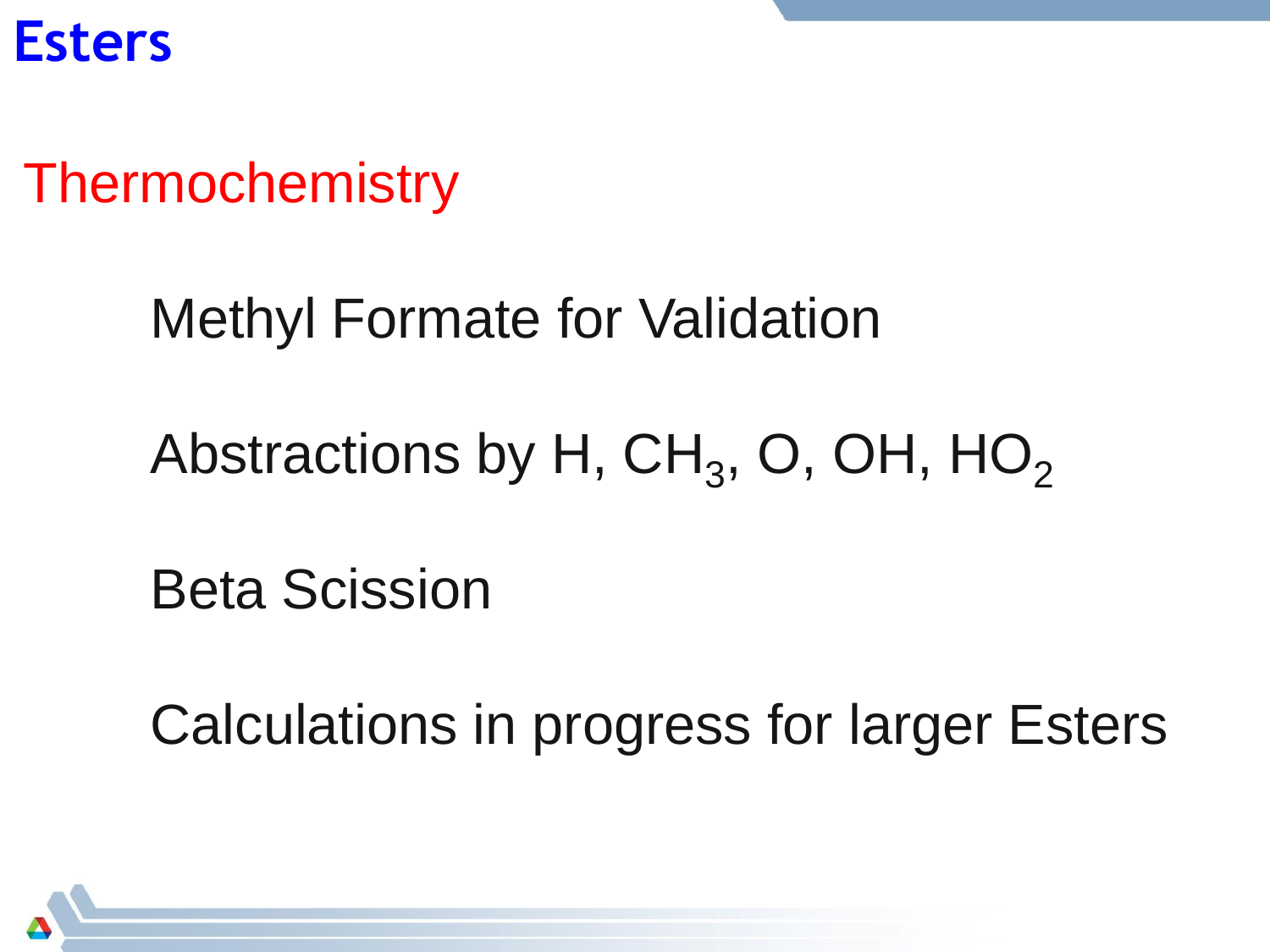### **Foundational Fuel Chemistry**

 $H + HO<sub>2</sub>$ 

 $HCO + O<sub>2</sub>$ 

 $C_3H_6OOH + O_2$ 

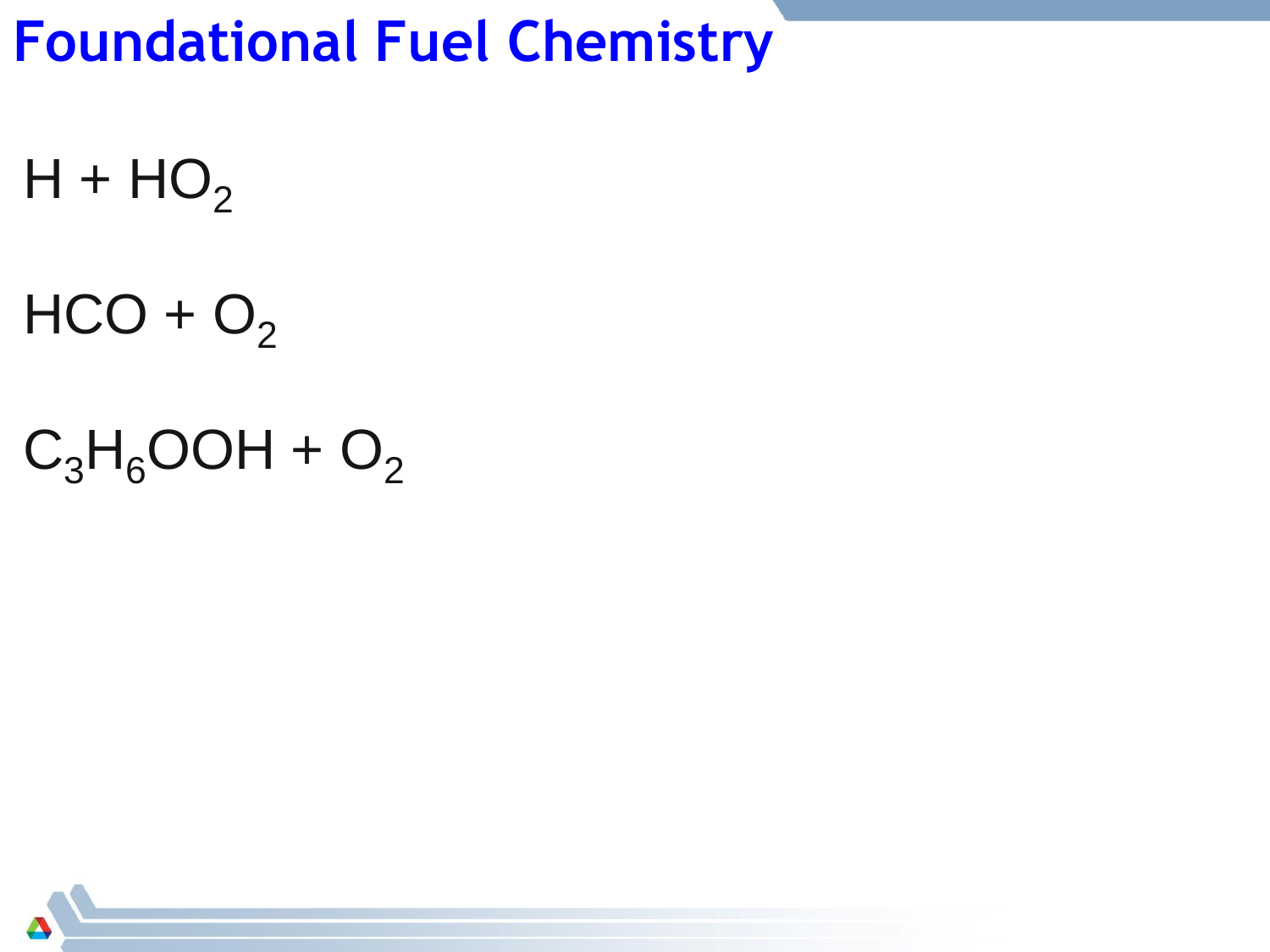**Uncertainties**

MRSDCI - Energies

Torsional Treatments

Ab Initio Rovibrational Analysis

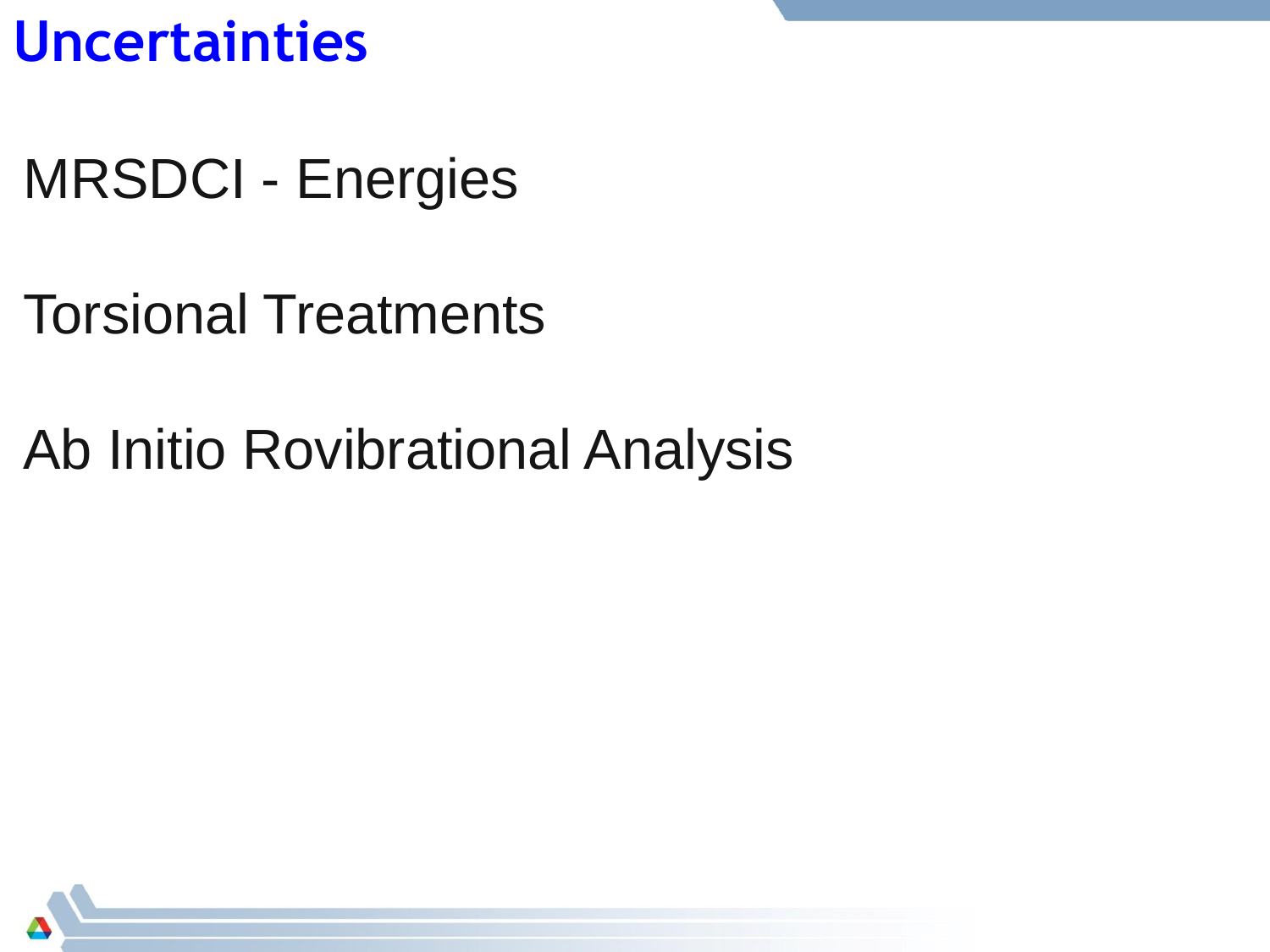#### **Future**

Better coupling between specific evaluations and development of general rules

Butanol

Abstraction by OH,  $HO_2$ , CH<sub>3</sub>, for 1-butanol, isobutanol, and buteraldehyde Decomposition of 1-butanol, 2-butanol, and t-butanol

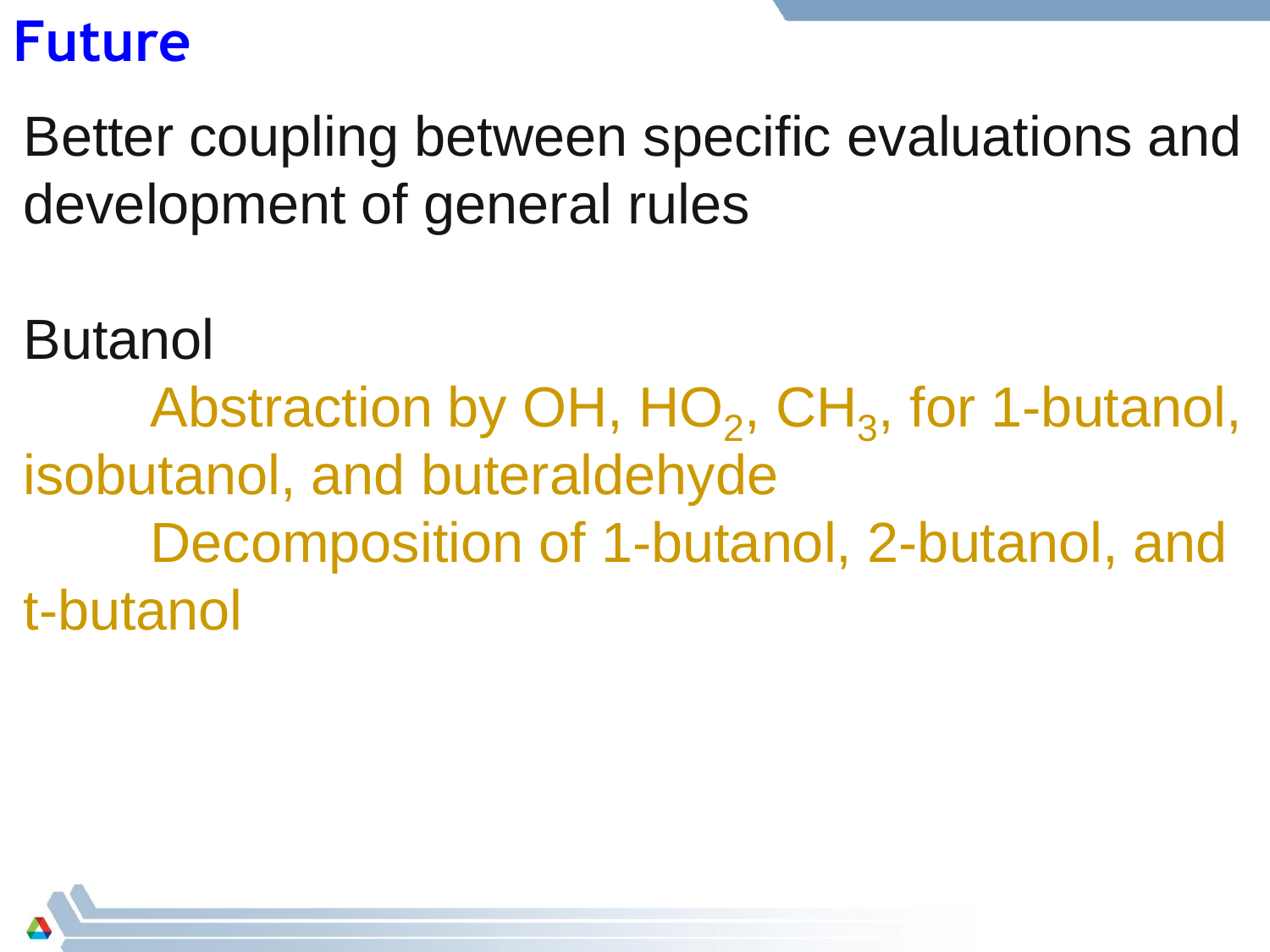#### **Future**

### **Esters** Larger Esters Abstractions, Beta-Fission, Decomposition **Kinetics**

Foundational Fuels  $HO<sub>2</sub> + RO<sub>2</sub>$  $HO<sub>2</sub> + alkenols$ Butyl +  $O<sub>2</sub>$